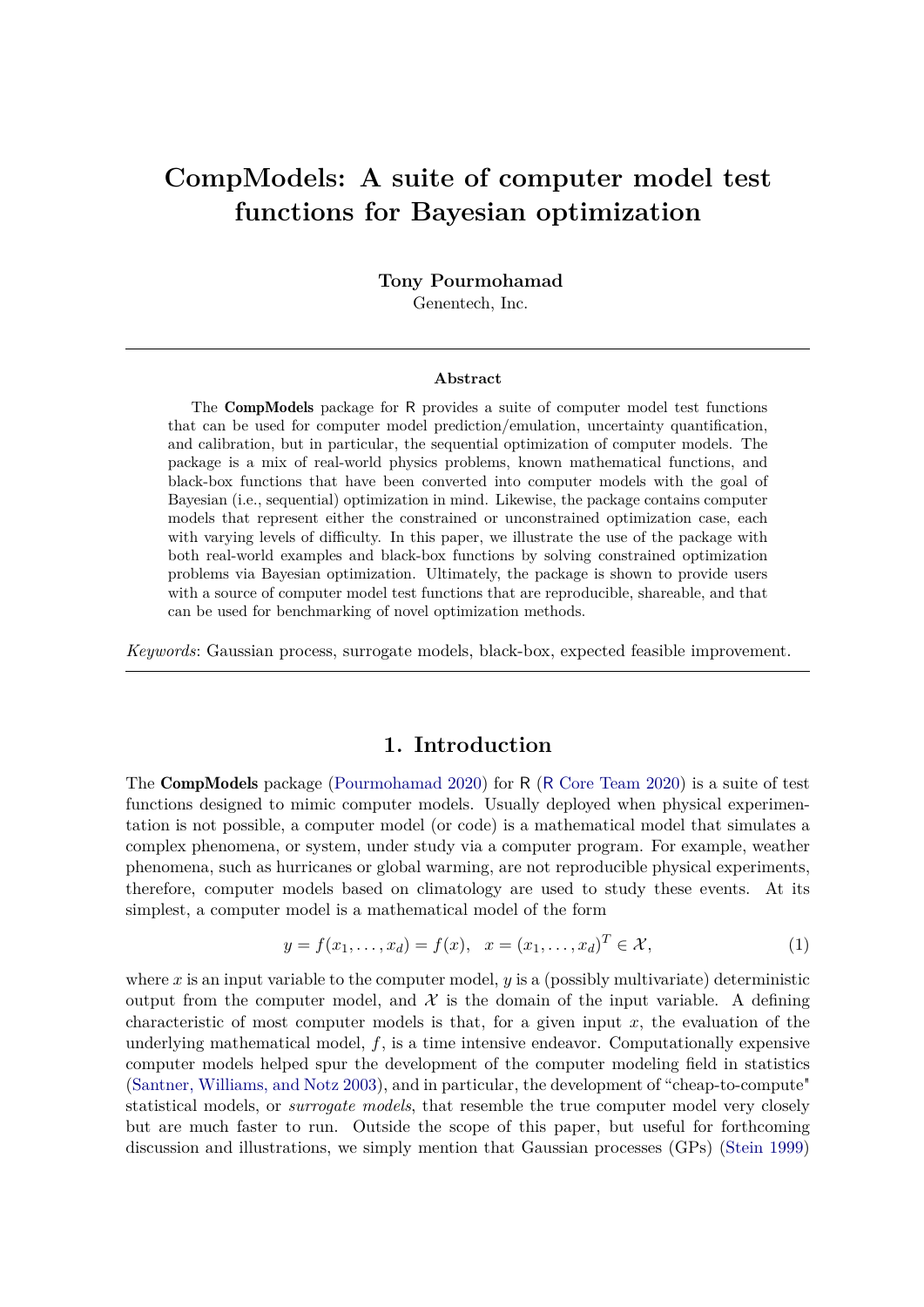have been used as the typical modeling choice for building statistical surrogate models, and this is due to their flexibility, well-calibrated uncertainty, and analytic properties [\(Gramacy](#page-11-0) [2020\)](#page-11-0).

Another typical trait of computer models is that they are often treated as black-box functions. Here, a black-box computer model is a computer model where evaluation requires running computer code that reveals little information about the functional form of the underlying mathematical function, *f*. The black-box assumption often arises due to the fact that *f* may be extremely complex, analytically intractable, or that access to the internal workings of the computer model are restricted, say, for such reasons as being proprietary software. The latter restricted cases have led to a dearth of real-world computer models that are freely available and/or accessible to statisticians that hope to develop novel methods for the computer modeling field. It is for this reason that we have developed the CompModels package which serves as a repository of pseudo computer models for statistical use.

The CompModels package can be used to test and develop methods for computer model emulation (prediction), uncertainty quantification, and calibration, however, the main focus when developing the package was placed on building computer models for optimization. Realworld computer models are often built with the goal of understanding some physical system of interest, and with that goal usually comes the need to optimize some output of interest from the computer model. For example, in hydrology the minimization of contaminants in rivers and soils is of interest and so computer models representing pump-and-treat remediation plans are often used in order to optimize objectives, such as the associated costs of running pumps for pump-and-treat remediation, while also ensuring that contaminants do not spread [\(Pourmohamad and Lee 2019\)](#page-12-4). Recalling that most computer models are computationally expensive to run, the need for efficient sequential optimization algorithms (also known as Bayesian optimization) that do not require many functional evaluations is high, which is why the focus of the test functions in the CompModels package is placed on optimization. More specifically, the CompModels package presents functions to optimize of the following form

$$
\min_{x} \{ f(x) : c(x) \le 0, \ x \in \mathcal{X} \}
$$
\n<sup>(2)</sup>

where  $\mathcal{X} \subset \mathbb{R}^d$  is a known, bounded region such that  $f: \mathcal{X} \to \mathbb{R}$  denotes a scalar-valued objective function and  $c: \mathcal{X} \to \mathbb{R}^m$  denotes a vector of *m* constraint functions. However, many of the package functions omit the constraint functions and thus the package is a mix of constrained and unconstrained optimization problems.

Some of the functions in the CompModels package have known functional forms, for example the gram() and mtp() functions, however most all functions are intended to serve as black-box computer models. All of the black-box computer model functions within the package are aptly named bbox (short for black-box) and followed by a unique integer value to make the functions discernible. For example, bbox1() and bbox2() are two unique function calls to two different black-box computer models that can be used for constrained and unconstrained optimization, respectively. R is an open source programming language and so none of the computer models within the package can ever truly be a completely black-box function, however, the developers of the CompModels package have done their best to obscure the analytical forms of the mathematical functions underlying the computer models. For example, at the first level of the code, a call to the bbox1() function tells the user the following:

*R> bbox1*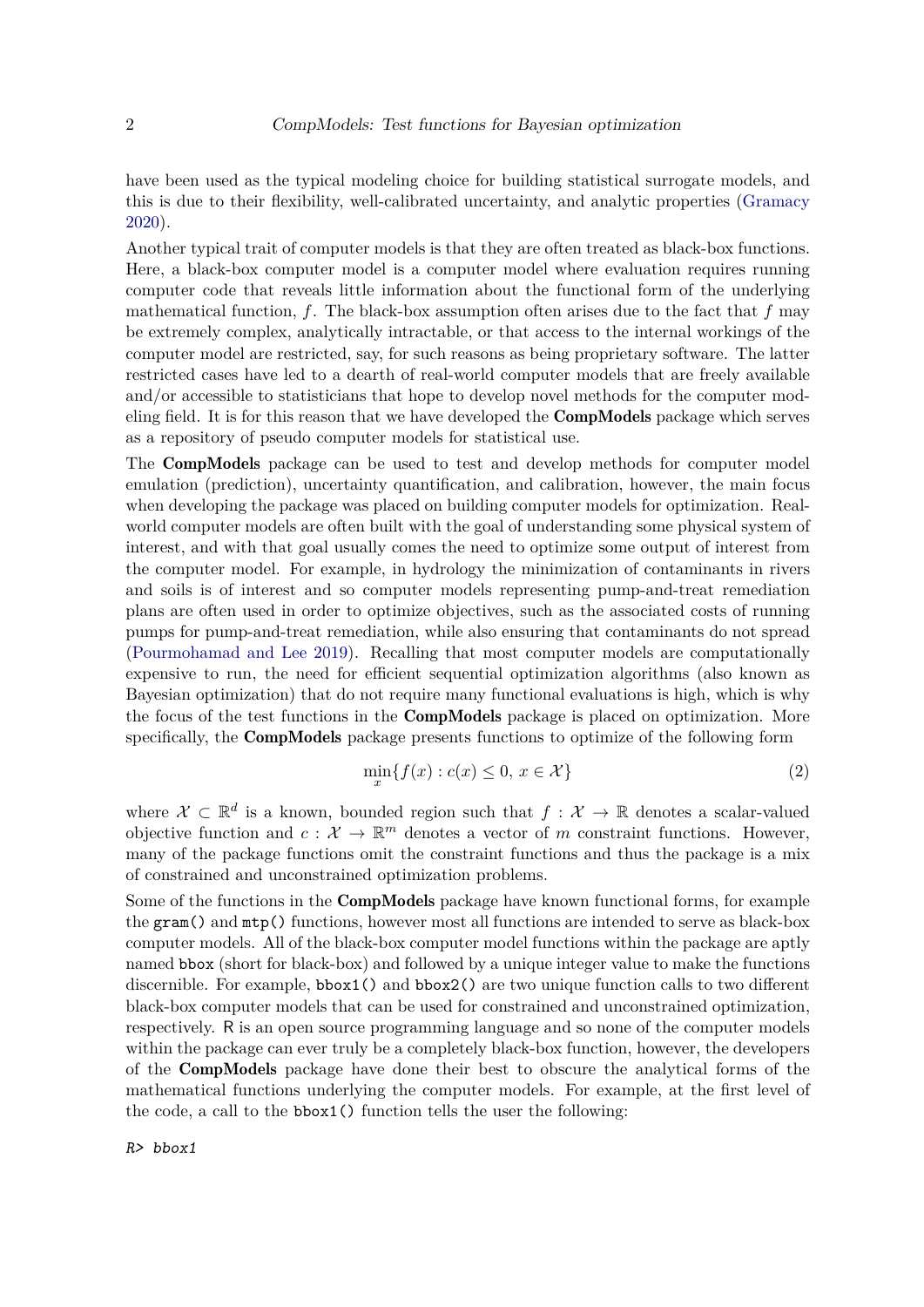*function(x1,x2){*

```
if(!is.numeric(x1) | !is.numeric(x2) | length(x1) != 1 | length(x2) !=1){
  stop("Input is invalid.")
}else if(x1 < -1.5 | x1 > 2.5 | x2 < -3 | x2 > 3){
  stop("Input is outside of the domain.")
}else{
 ans <- .C("bbox1c",x1=x1,x2=x2,fx=0,c1x=0,c2x=0)
 return(list(obj = ans$fx, con = c(ans$c1x, ans$c2x))}
```
The only discernible information that the user can glean from this output is that the bbox1() function has an input dimension of  $d = 2$ , where the domain  $\mathcal{X} = [-1.5, 2.5] \times [-3, 3]$ , and that there is one objective function, fx, to minimize, and two constraint functions, c1x and c2x, to satisfy. As we see from the .C() command, the actual source code for the blackbox function has been written using the C programming language. The C programs are publicly available, however, the code within those programs has been heavily obfuscated to the best of our abilities in order to obscure the source code such that the computer models remain black-box functions. Moreover, we believe that good robust methodology developed for computer models benefits from being applied to black-box functions and so any attempt to decipher the black-box computer models is simply a disservice to the statistician developing the methodology.

When developing the computer models in the package we kept in mind that the best computer model examples typically have roots in real applications. When possible, we tried to develop computer models that were either based in physics, or that appeared in the literature with real use cases. For example, one computer model, pressure(), is based on the real-world engineering problem of minimizing the cost associated with constructing a pressure vessel (Figure [1\)](#page-3-0). Given the thickness of the shell  $(x_1)$ , the thickness of the head  $(x_2)$ , the inner radius  $(x_3)$ , and the length of the cylindrical section of the vessel  $(x_4)$  not including the head, the cost of constructing the pressure vessel is to be minimized subject to four constraints on the cost of materials, forming, and welding.

Likewise, when possible, we sought out real-world problems where solutions already existed that could be benchmarked to. For example, the tension spring computer model, tension(), is designed to minimize the weight of a tension spring (Figure [2\)](#page-3-1) subject to four constraints on the shear stress, surge frequency, and deflection. The three inputs to the computer model are for the wire diameter  $(x_1)$ , mean coil diameter  $(x_2)$ , and the number of active coils  $(x_3)$ . The tension spring problem has been solved many times in the literature, and Table [1](#page-4-0) sum-

marizes some of the best solutions.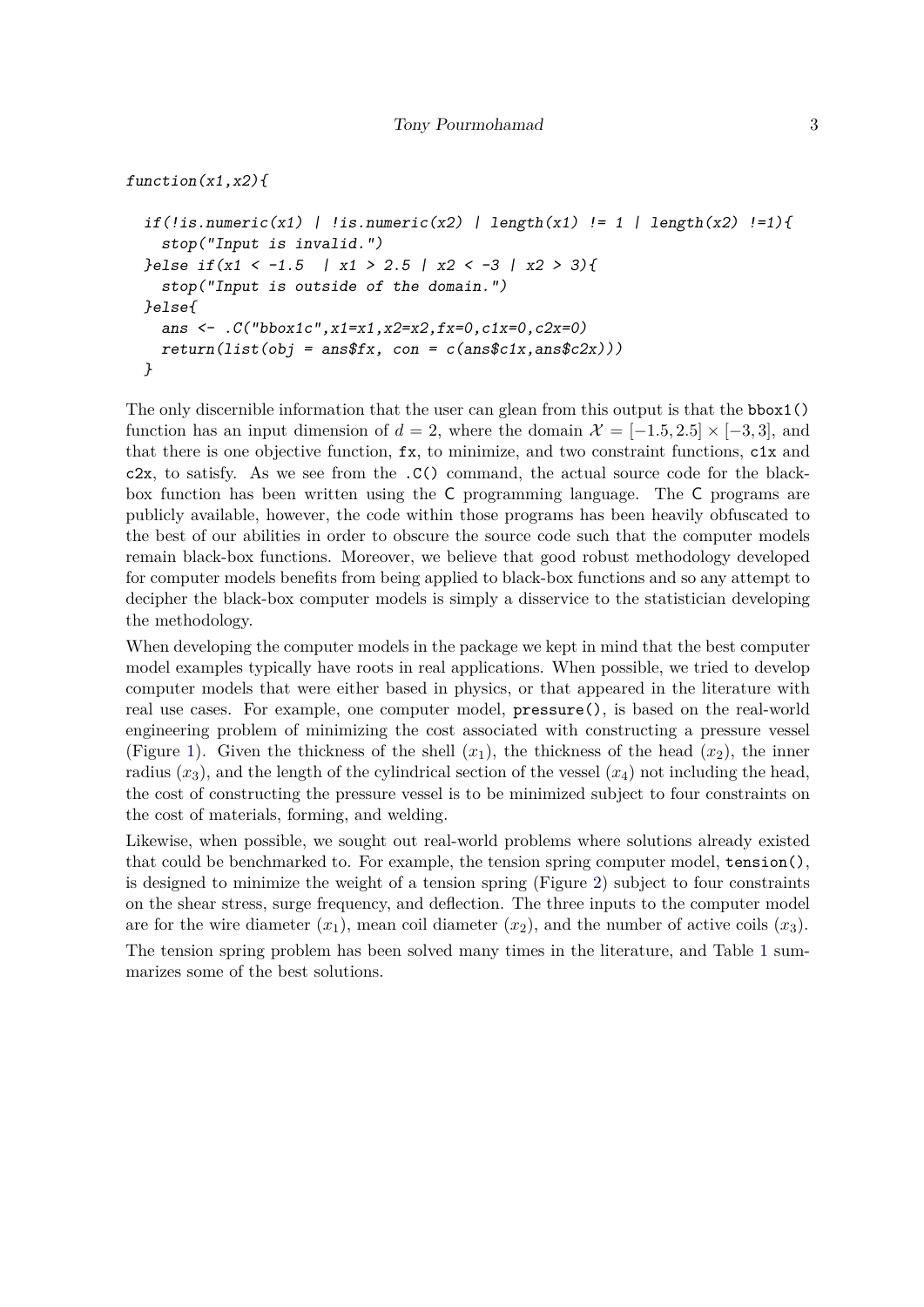

<span id="page-3-0"></span>Figure 1: The physical representation of the pressure vessel computer model.



<span id="page-3-1"></span>Figure 2: The physical representation of the tension spring computer model.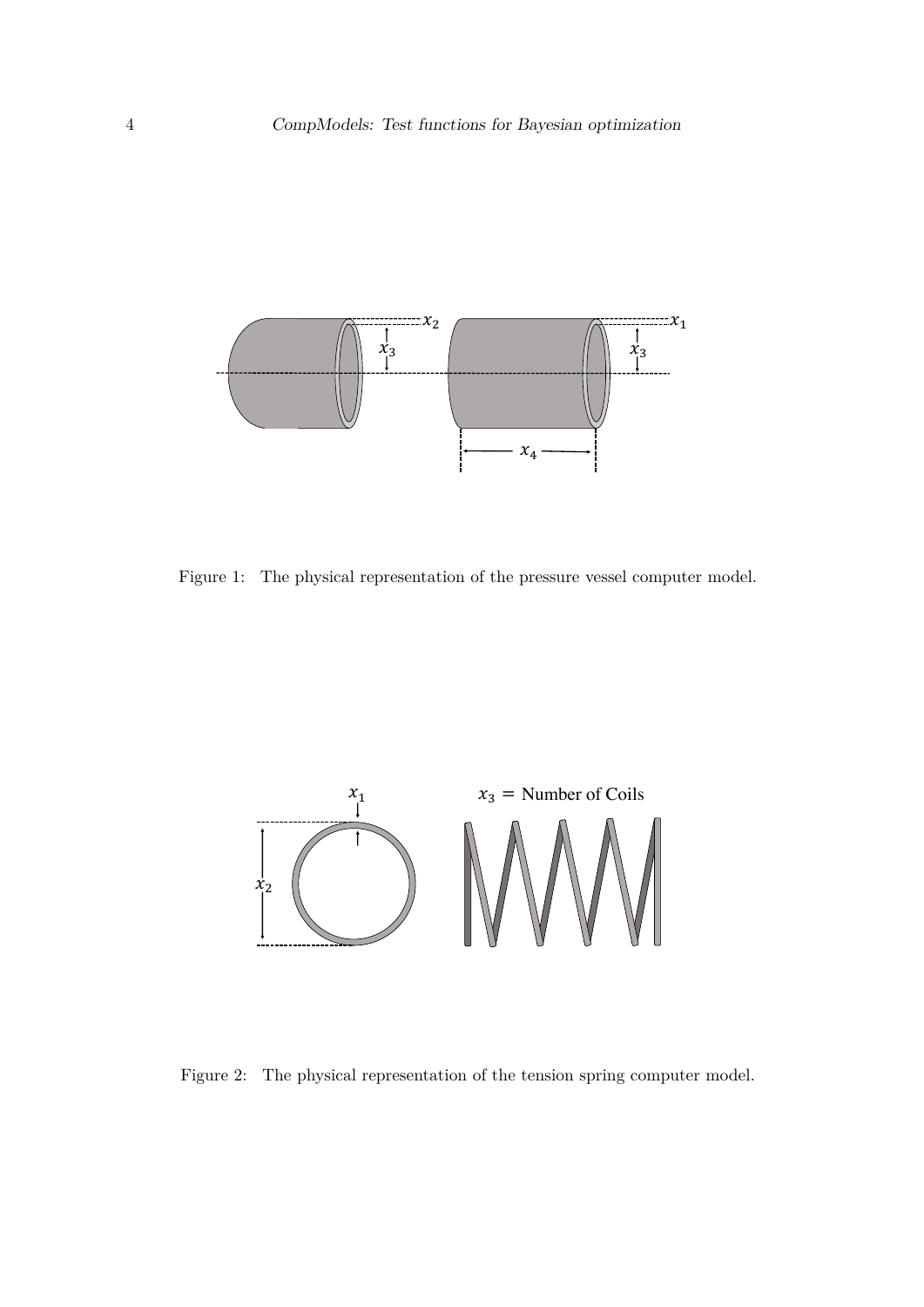|                                                                    | Optimal Inputs |          |           |               |
|--------------------------------------------------------------------|----------------|----------|-----------|---------------|
| Source                                                             | $x_1$          | $x_2$    | $x_3$     | Best Solution |
| Coello $(2000)$                                                    | 0.051480       | 0.351661 | 11.632201 | 0.012704      |
| He and Wang $(2007)$                                               | 0.051728       | 0.357644 | 11.244543 | 0.012675      |
| Gandomi, Yang, Alavi, and Talatahari (2013)                        | 0.051690       | 0.356730 | 11.288500 | 0.012670      |
| Mirjalili, Mirjalili, and Lewis (2014)                             | 0.051690       | 0.356737 | 11.288850 | 0.012666      |
| Lee and Geem $(2005)$                                              | 0.051154       | 0.349871 | 12.076432 | 0.012671      |
| Askarzadeh (2016)                                                  | 0.051689       | 0.356717 | 11.289012 | 0.012665      |
| Mirjalili, Gandomi, Mirjalili, Saremi, Fairs, and Mirjalili (2017) | 0.051207       | 0.345215 | 12.004032 | 0.012676      |
| Li, Shuang, Zhao, and Le (2019)                                    | 0.051618       | 0.355004 | 11.390144 | 0.012665      |

<span id="page-4-0"></span>Table 1: Best solutions to the tension spring optimization problem from the literature.

We stress the need for benchmarking in our examples because we believe that benchmarking also helps with allowing for good computer model methodology to be developed. Often times in the computer modeling literature you tend to see real-world optimization results that stand alone and cannot be compared against, or even replicated, because practitioners do not have access to the same computer models as others. Being able to benchmark one's results to others helps discern how well a given optimization method performs, as well as allowing for useful internal feedback when developing a method. Thus, a key reason we have developed the CompModels package is so that equitable access to computer models for benchmarking exists. Similarly, a problem with real-world computer models is that they can change over time and often older versions will be phased out, unsupported, or disappear entirely. For example, the optimization results for the MODFLOW-96 computer model [\(McDonald and Harbaugh](#page-12-8) [1996\)](#page-12-8) from [Pourmohamad and Lee](#page-12-9) [\(2016\)](#page-12-9) was benchmarked to the work in [Lindberg and](#page-12-10) [Lee](#page-12-10) [\(2015\)](#page-12-10), however, this computer model is no longer supported by its developers and so future benchmarking may become infeasible. Thus the CompModels package also stands as a repository of computer models that should be available to all users for the foreseeable future. Lastly, computer models can often times be platform and operating system specific which ultimately limits the number of potential users of the computer model. Given that R packages, for the most part, tend to be immune to this problem, the CompModels package would be available to as wide of an audience as possible, again providing equitable access to computer models.

The remainder of the paper is organized as follows. Section [2](#page-4-1) gives a brief introduction to Bayesian optimization and expected feasible improvement so that the computer models within the CompModels package can be demonstrated. Section [3](#page-6-0) illustrates practical applications of package use for optimization, and Section [4](#page-9-0) concludes with a discussion.

# **2. Bayesian Optimization**

<span id="page-4-1"></span>Tracing its roots as far back as to [Mockus, Tiesis, and Zilinskas](#page-12-11) [\(1978\)](#page-12-11), Bayesian optimization (BO) is a sequential design strategy for efficiently optimizing black-box functions, in few steps, that does not require gradient information [\(Brochu, Cora, and de Freitas 2010\)](#page-11-6). More specifically, BO seeks to solve the minimization problem

<span id="page-4-2"></span>
$$
x^* = \underset{x \in \mathcal{X}}{\operatorname{argmin}} f(x). \tag{3}
$$

The minimization problem in [\(3\)](#page-4-2) is solved by iteratively developing a statistical surrogate model of the unknown objective function *f*, and at each step of this iterative process, using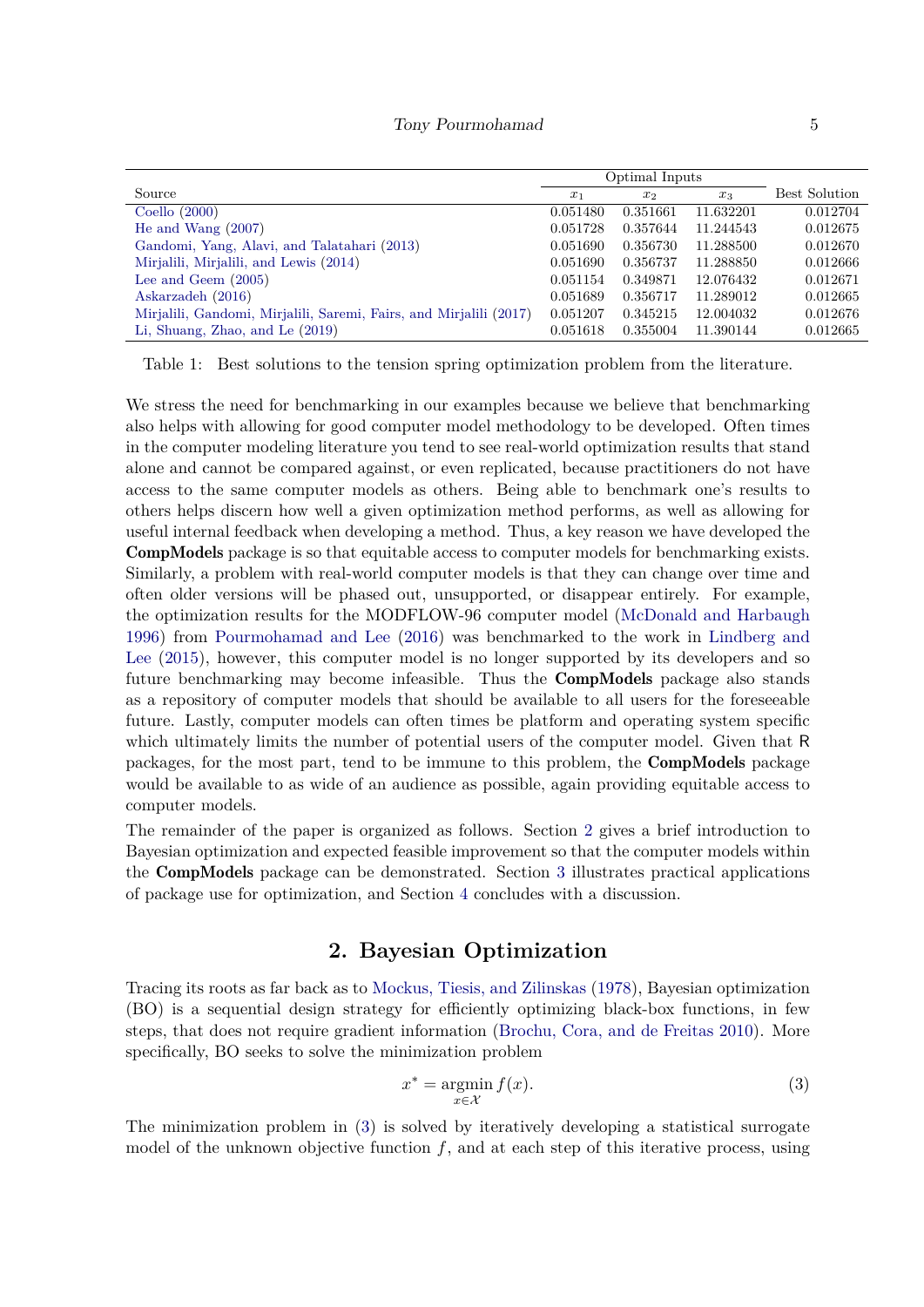predictions from the statistical surrogate model to maximize an acquisition (or utility) function,  $a(x)$ , that measures how promising each location in the input space,  $x \in \mathcal{X}$ , is if it were to be the next chosen point to evaluate. As alluded to in Section [1,](#page-0-0) the GP is the typical choice of surrogate model in the computer modeling literature, and so we adopt that stance as well in this paper. Lastly, although the general definition of BO is that of an unconstrained optimization problem, extensions to the constrained optimization case are straightforward and many [\(Lee, Gramacy, Linkletter, and Gray 2011;](#page-11-7) [Gramacy, Gray, Digabel, Lee, Ranjan,](#page-11-8) [Wells, and Wild 2016;](#page-11-8) [Letham, Karrer, Ottoni, and Bakshy 2019;](#page-12-12) [Pourmohamad and Lee](#page-12-13) [2020\)](#page-12-13). Here, we merely augment the original problem statement in [\(3\)](#page-4-2) to be

<span id="page-5-0"></span>
$$
x^* = \operatorname*{argmin}_{x \in \mathcal{X}} f(x) \text{ subject to } c(x) \le 0,
$$
\n<sup>(4)</sup>

where now both *f* and *c* can be modeled using independent GPs, and all other steps proceed as before.

In order to solve the problems in [\(3\)](#page-4-2) and [\(4\)](#page-5-0), an acquisition function must be chosen for efficiently guiding the search. Perhaps one of the most popular acquisition functions for unconstrained Bayesian optimization is that of expected improvement (EI) [\(Jones, Schonlau,](#page-11-9) [and Welch 1998\)](#page-11-9). Originally introduced in the computer modeling literature, [Jones](#page-11-9) *et al.* [\(1998\)](#page-11-9) defined the improvement statistic at a proposed input *x* to be  $I(x) = \max_x \{0, f_{\min}^n Y(x)$  where, after *n* runs of the computer model,  $f_{\min}^n = \min\{f(x_1),...,f(x_n)\}$  is the current minimum value observed. Since the proposed input  $x$  has not yet been observed,  $Y(x)$  is unknown and can be regarded as a random variable. Likewise, *I*(*x*) can be regarded as a random variable and so new candidate inputs, *x* ∗ , can be selected by maximizing the expected improvement, i.e.,

<span id="page-5-1"></span>
$$
x^* = \arg\max_{x \in \mathcal{X}} \mathbb{E}[I(x)].
$$
\n(5)

Fortunately, if we treat  $Y(x)$  as coming from a GP then, conditional on a particular parameterization of the GP, the EI acquisition function is available in closed form as

$$
\mathbb{E}[I(x)] = (f_{\min}^n - \mu^n(x))\Phi\left(\frac{f_{\min}^n - \mu^n(x)}{\sigma^n(x)}\right) + \sigma^n(x)\phi\left(\frac{f_{\min}^n - \mu^n(x)}{\sigma^n(x)}\right),\tag{6}
$$

where  $\mu^{n}(x)$  and  $\sigma^{n}(x)$  are the mean and standard deviation of the predictive distribution of *Y*(*x*), and  $\Phi(\cdot)$  and  $\phi(\cdot)$  are the standard normal cdf and pdf respectively.

Extending EI to the constrained optimization case, [Schonlau, Welch, and Jones](#page-12-14) [\(1998\)](#page-12-14) defined expected feasible improvement (EFI) as

$$
EFI(x) = \mathbb{E}[I(x)]\mathbb{I}(c(x) \le 0),\tag{7}
$$

where  $\mathbb{I}$ () is the usual indicator function and is equal to one when the constraint functions are satisfied, and zero otherwise. Here,  $I(x)$  uses an  $f_{\min}^n$  defined over the region where the constraint functions are satisfied. Again, new candidate inputs,  $x^*$ , can now be selected by maximizing the expected feasible improvement, i.e.,

$$
x^* = \arg\max_{x \in \mathcal{X}} \mathbb{E}[I(x)]\mathbb{I}(c(x) \le 0). \tag{8}
$$

Here the formula in [\(6\)](#page-5-1) still holds, however, we are now evaluating the EI only in areas where the constraints are satisfied.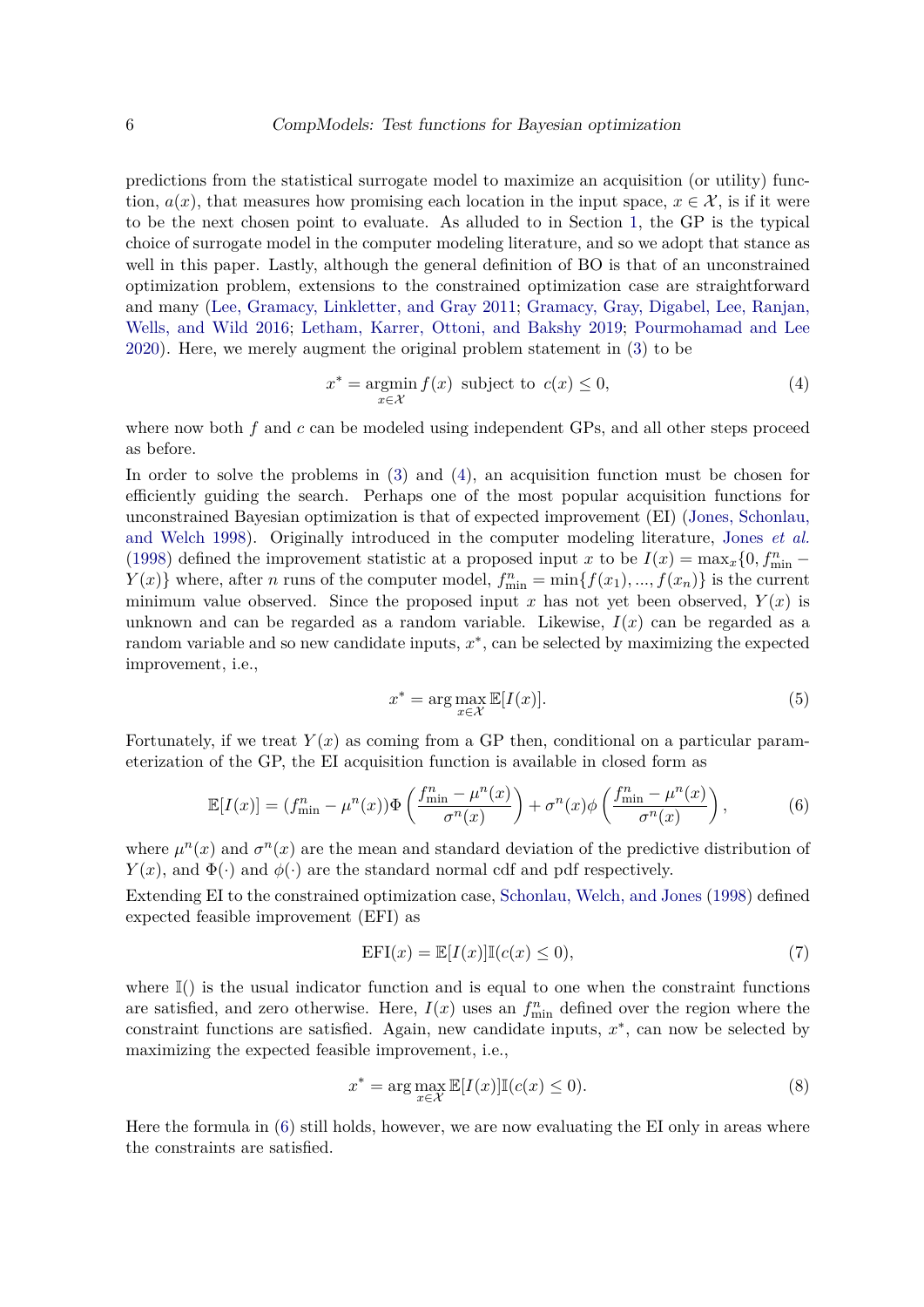#### **3. Illustrations**

<span id="page-6-0"></span>We illustrate the use and functionality of the computer models in the **CompModels** package by solving two constrained optimization problems using the EFI method outlined in Section [2.](#page-4-1) We optimize the tension spring computer model, tension(), as well as the black-box 1 computer model, bbox1(). In both cases, we perform Monte Carlo experiments where we repeat the optimization routine a total of 30 times to judge the robustness of the solutions. We take advantage of the function optim.efi() in the laGP package [\(Gramacy 2016\)](#page-11-10) for running the EFI algorithm. A full list of the available computer models in the CompModels package is given in Appendix [A,](#page-13-0) and are generalizable to the proceeding examples.

#### **3.1. Tension Spring Computer Model**

The goal of the tension spring computer model is to minimize the weight of the tension spring subject to four constraints on the shear stress, surge frequency, and deflection. Here, the inputs to the tension spring computer model are the wire diameter  $(x_1)$ , mean coil diameter  $(x_2)$ , and the number of active coils  $(x_3)$ , where  $x_1 \in [0.05, 2]$ ,  $x_2 \in [0.25, 1.3]$ , and  $x_3 \in [2, 15]$ . To evaluate the computer model at a given input, a user needs to supply an input within the given domain, i.e.,

*R> tension(x1 = 1, x2 = 1, x3 = 3) \$obj [1] 5*

#### *\$con [1] 0.9999582 -45.8166667 -0.9995655 0.3333333*

All of the computer model functions in the package will return a list where the first element in the list is the value of the objective function, and (in the case of constrained optimization) the second element contains the values of the constraint functions. Here we see that for a wire diameter of  $x1 = 1$ , mean coil diameter of  $x2 = 1$ , and  $x3 = 3$  active coils, that the weight of the tension spring is five, however, the first and last constraint has not been satisfied since those values of \$con are non-negative. Thus, the input is not a feasible solution to the problem. The input of  $x = (1, 1, 3)$  was merely a guess for illustrative purposes. A more reasonable approach to minimizing the tension spring computer model would be to employ the EFI method in Section [2.](#page-4-1) In order to do so, we make use of the function optim.efi() in the laGP package. To be able to use the optim.efi() function, we need to first build a wrapper function (which we call bbox) for our tension() function that conforms to the specifications of the optim.efi() function.

```
R> bbox <- function(X){
+ output = tension(X[1], X[2], X[3])
+ return(list(obj = output$obj, c = output$con))
}
```
Next we need to create a matrix that encodes the domain of the computer model inputs.

*R> B <- matrix(c(.05, .25, 2, 2, 1.3, 15), nrow=3)*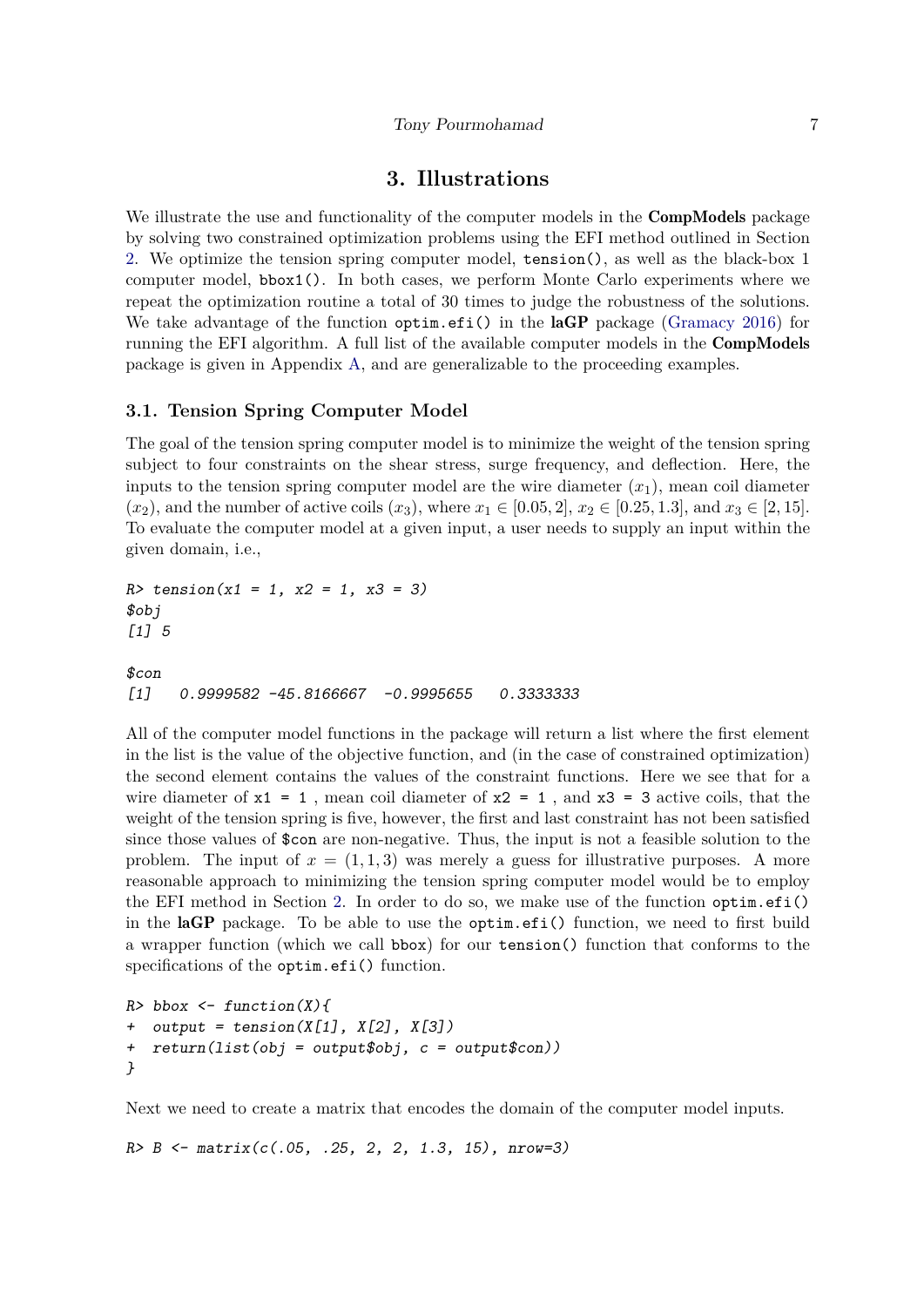We can implement the EFI algorithm by passing our wrapper function and domain variable as arguments to the optim.efi() function, and then by checking the regions where the solution satisfies the constraints.

```
R> ans <- optim.efi(bbox, B, fhat = TRUE, start = 10, end = 300)
R> constraint <- ifelse(apply(ans$C, 1, max) > 0, "Not Met", "Met")
```
Here we see that the optim.efi() function started with a random input of 10 data points and sequentially chose 290 more inputs for a total of 300 evaluations. The output of optim.efi() is a large list storing all steps of the EFI algorithm. We create the constraint variable in order to be able to find where the minimum feasible value exists.

```
R> min(ans$obj[constraint == "Met"])
[1] 0.0112376
```

```
R> ans$X[ans$obj == min(ans$obj[constraint == "Met"])]
[1] 0.05345441 0.45253754 6.69064005
```
Here we see that the best feasible value found by the EFI algorithm is at a weight of 0.0112376 which occurs at an input of  $x = (0.05345441, 0.45253754, 6.69064005)$ . Interestingly, this minimum value found of 0.0112376 is much smaller than all of the best minimums found in our review of the literature (Table [1\)](#page-4-0). To evaluate the robustness of the EFI algorithm for the tension spring computer model, we conduct a Monte Carlo experiment where we repeat the optimization routine 30 times based on different starting input data sets of size 10.

```
R> S <- 30
R> results <- rep(NA, S)
R> for(i in 1:S){
+ ans <- optim.efi(bbox, B, fhat = TRUE, start = 10, end = 300)
+ constraint <- ifelse(apply(ans$C, 1, max) > 0, "Not Met", "Met")
+ results[i] <- min(ans$obj[constraint == "Met"])
+}
R> summary(results)
  Min. 1st Qu. Median Mean 3rd Qu. Max.
```
From the summary of the results, we see that over the 30 Monte Carlo experiments that the EFI algorithm was not able to reliably find as good of a solution over the 300 computer model evaluations. The mean value over the 30 runs was 0.01325 which was much higher than the best solutions presented in Table [1.](#page-4-0) However, we do see from the summary that the EFI algorithm was able to find at least one more better solution, as compared to the literature, at a spring weight of 0.01081.

#### **3.2. Black-box Computer Model**

*0.01081 0.01255 0.01302 0.01325 0.01386 0.01859*

Recalling Section [1,](#page-0-0) the bbox1() computer model has an input dimension of  $d = 2$ , where the domain  $\mathcal{X} = [-1.5, 2.5] \times [-3, 3]$ , and that there is one objective function, fx, to minimize, and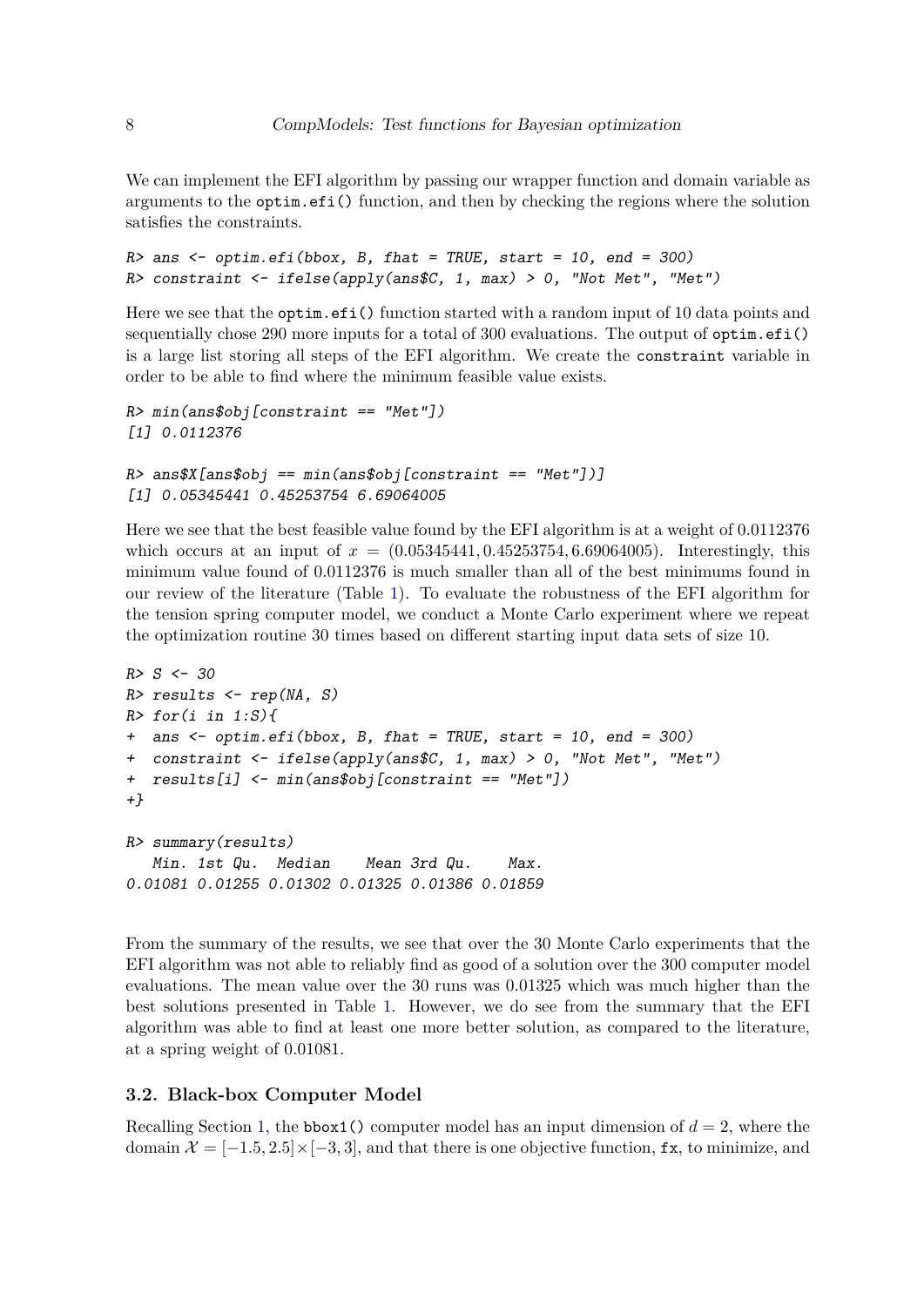two constraint functions,  $c1x$  and  $c2x$ , to satisfy. We can once again use the optim.efi() function to perform the EFI algorithm by creating an appropriate wrapper function and domain variable.

```
R> bbox <- function(X){
+ output = bbox1(X[1], X[2])
+ return(list(obj = output$obj, c = output$con))
+}
```

```
R> B <- matrix(c(-1.5, -3, 2.5, 3), nrow = 2)
```
We initialize the optim.efi() function with an input data set of 10 points and continue to sequentially evaluate the bbox1() function for a total of 100 input points.

```
R> ans <- optim.efi(bbox, B, fhat = TRUE, start = 10, end = 100)
R> constraint <- ifelse(apply(ans$C, 1, max) > 0, "Not Met", "Met")
```
Checking the EFI algorithm results in the areas where the constraint functions were satisfied we obtain a best feasible minimum objective function value of  $-4.61008$  which occurs at  $x =$ (0*.*204649*,* 2*.*072964).

```
R> min(ans$obj[constraint == "Met"])
[1] -4.610088
R> xbest <- ans$X[ans$obj == min(ans$obj[constraint == "Met"])]
R> xbest
[1] 0.204649 2.072964
```
Now, since the bbox1() function is a black-box computer model, we do not have any analytical way of checking whether or not our solution to the optimization problem is a good one. However, the functions in the CompModels package were not developed with the intent of forcing them to be computationally expensive if they need not be. Thus, with an input dimension of  $d = 2$ , it is very easy to evaluate the **bbox1()** function on a very dense grid to understand what the potential surface of the objective and constraint functions look like. Doing so does not guarantee us analytically that our solution is a good one, however, we will be able to tell visually whether or not our solution is a good one. Plotting the objective and constraint surfaces we obtain the following (Figure [3\)](#page-10-0).

```
R> n <- 200
R> x1 <- seq(-1.5, 2.5, len = n)
R> x2 <- seq(-3, 3, len = n)
R> x <- expand.grid(x1, x2)
R> obj <- rep(NA, nrow(x))
R> con <- matrix(NA, nrow = nrow(x), ncol = 2)
R> for(i in 1:nrow(x)){
+ temp <- bbox1(x[i,1], x[i,2])
```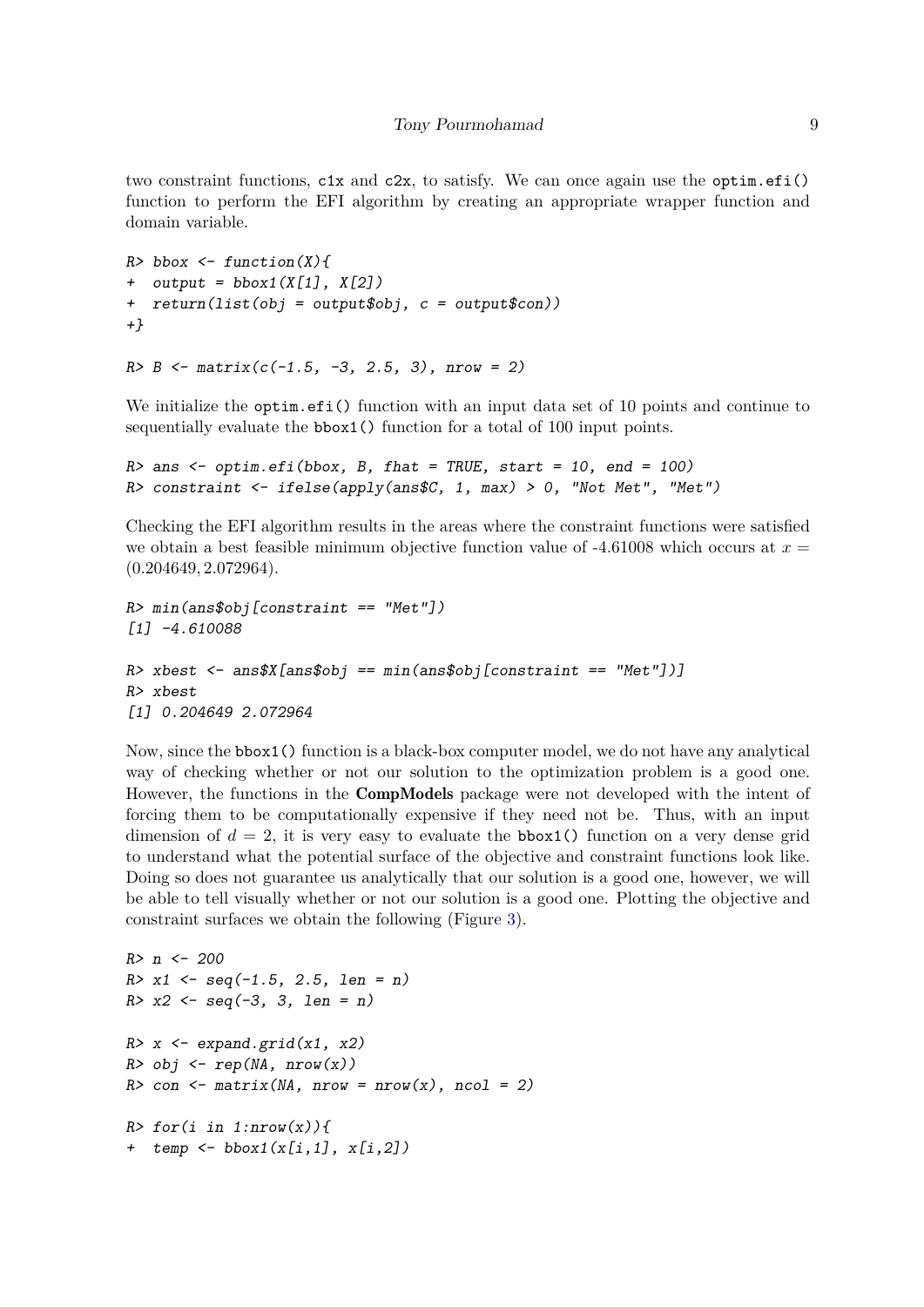```
+ obj[i] <- temp$obj
+ con[i,] <- temp$con
+}
R> y <- obj
R> y[con[,1] > 0 | con[,2] > 0] <- NA
R> z <- obj
R> z[!(con[,1] > 0 | con[,2] > 0)] <- NA
R> par(ps=15)
R> plot(0, 0, type = "n", xlim = c(-1.5, 2.5), ylim = c(-3, 3),
      xlab = expression(x[1]), ylab = expression(x[2]), main = "Black-box Function")
R> c1 <- matrix(con[,1], ncol = n)
R> contour(x1, x2, c1, nlevels = 1, levels = 0, drawlabels = FALSE, add = TRUE,
+ lwd = 2)
R> c2 <- matrix(con[,2], ncol = n)
R> contour(x1, x2, c2, nlevels = 1, levels = 0, drawlabels = FALSE, add = TRUE,
+ lwd = 2, lty = 2)
R> contour(x1, x2, matrix(y, ncol = n), nlevels = 10, add = TRUE, col = "forestgreen")
R contour(x1, x2, matrix(z, ncol = n), nlevels = 20, add = TRUE, col = 2, lty = 2)
R> points(xbest[1], xbest[2], pch = 21, bg = "deepskyblue")
```
By plotting the objective function surface, along with the constraint functions, see that the space where the constraints are satisfied are two disconnected regions where the feasible region with  $x_1 > 0$  has much lower objective function values than the feasible region where  $x1 < 0$ . We plotted our best minimum objective value found, by EFI, as a blue circle in (Figure [3\)](#page-10-0). Visually, our best minimum objective value found appears to be around the global minimum value based on the calculated contour lines of the plot. Although this visual inspection suggests that our EFI algorithm has correctly identified the global solution to the optimization problem, confirmation of our solution could come from others using the CompModels package in order to benchmark the solution. Lastly, we check the robustness of the solution found by EFI algorithm by conducting a Monte Carlo experiment where we repeat the optimization routine for a total of 30 times.

```
R> summary(results)
  Min. 1st Qu. Median Mean 3rd Qu. Max.
 -4.681 -4.661 -4.645 -4.645 -4.632 -4.602
```
From the summary of the results, we see that the variation in the results show up in the hundredth decimal point, and beyond, which we regard as representing a very robust solution.

# **4. Discussion**

<span id="page-9-0"></span>The primary goal of the package is to provide users a source of computer model test functions that are reproducible, shareable, and that can ultimately be used for benchmarking of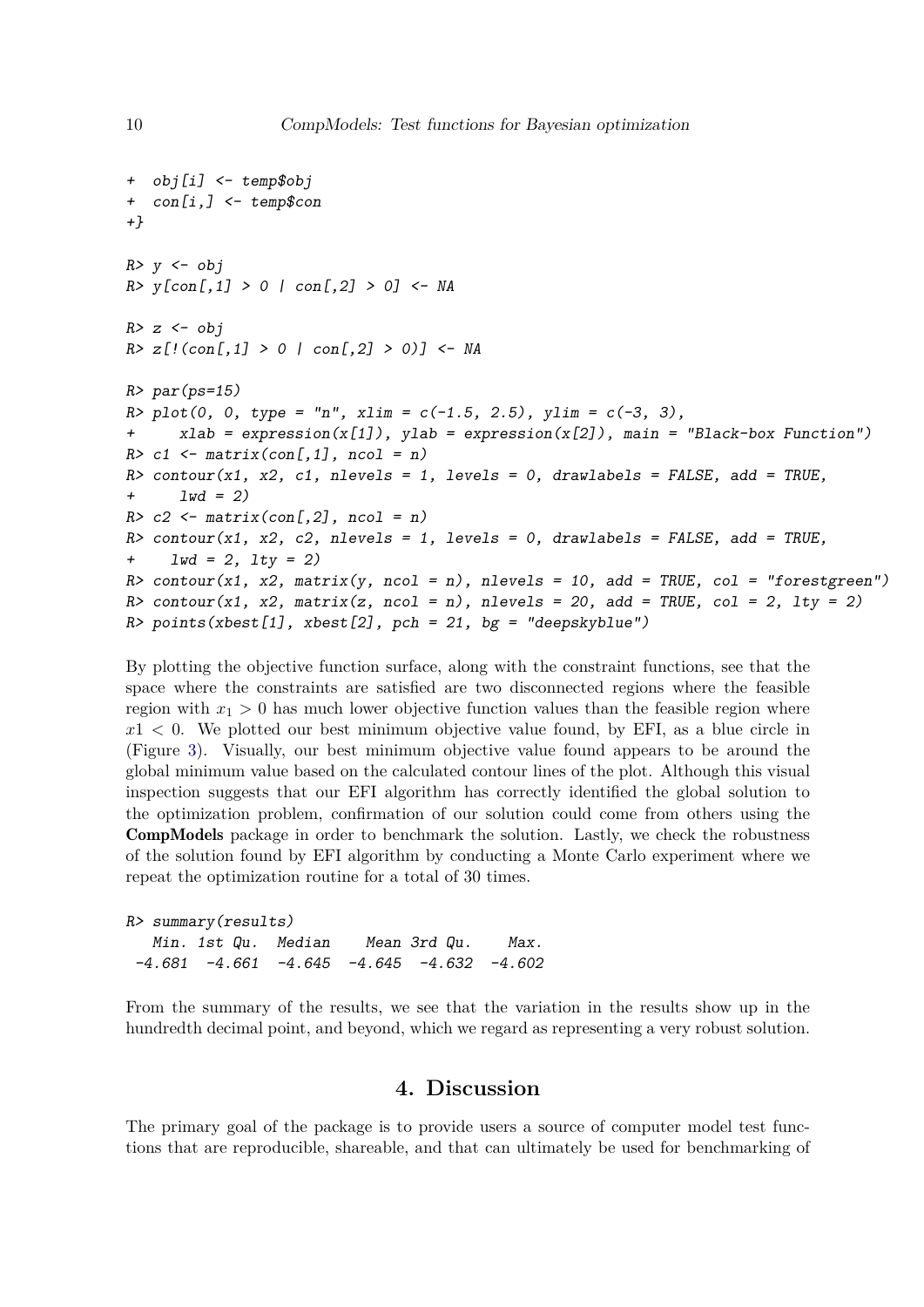

**Black-box Function**

<span id="page-10-0"></span>Figure 3: The objective function colored by the two constraints. The solid black line denotes one constaint function , while the dashed black line denotes the other constraint function. Contours that are red are areas where the constraints are not satisfied, while green contours indicate areas where the constraints are satisfied. The blue point represents the best feasible solution found by EFI.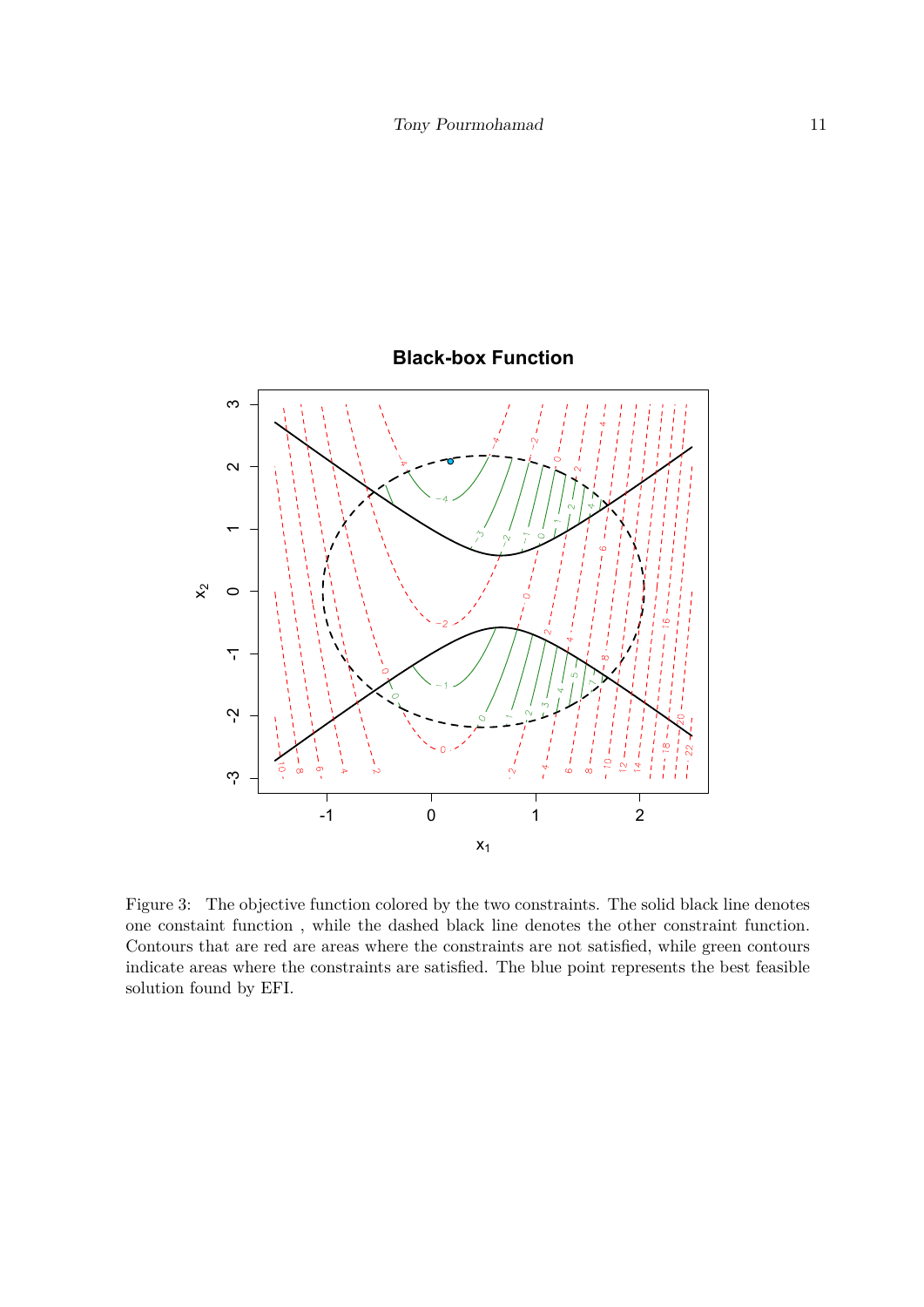Bayesian optimization methods. The package will greatly benefit those who do not have access, or connections, to real-world computer models. In time, it is our hope that the package will come to be viewed as a suite of real computer models rather than solely as pseudo ones. Likewise, the **CompModels** package is a not a static package in that we envision it to be a living repository, and so more computer model functions will be expected to be added over time. The success of any R package ultimately comes from the feedback received from its users. We greatly encourage all interested users of the package to please contact the developers in order to provide any insights or examples for new computer models to be added.

# **References**

- <span id="page-11-5"></span>Askarzadeh A (2016). "A novel metaheuristic method for solving constrained engineering optimization problems: Crow search algorithm." *Computers and Structures*, **169**, 1–12. [doi:10.1016/j.compstruc.2016.03.001](http://dx.doi.org/10.1016/j.compstruc.2016.03.001).
- <span id="page-11-6"></span>Brochu E, Cora VM, de Freitas N (2010). "A Tutorial on Bayesian Optimization of Expensive Cost Functions, with Application to Active User Modeling and Hierarchical Reinforcement Learning." <1012.2599>.
- <span id="page-11-1"></span>Coello C (2000). "Use of a self-adaptive penalty approach for engineering optimization problems." *Computers in Industry*, **41**(2), 113–127. [doi:10.1016/S0166-3615\(99\)00046-9](http://dx.doi.org/10.1016/S0166-3615(99)00046-9).
- <span id="page-11-3"></span>Gandomi A, Yang X, Alavi A, Talatahari S (2013). "Bat algorithm for constrained optimization tasks." *Neural Computing and Applications*, **22**, 1239–1255.
- <span id="page-11-10"></span>Gramacy RB (2016). "laGP: Large-Scale Spatial Modeling via Local Approximate Gaussian Processes in R." *Journal of Statistical Software*, **72**(1), 1–46. [doi:10.18637/jss.v072.i01](http://dx.doi.org/10.18637/jss.v072.i01).
- <span id="page-11-0"></span>Gramacy RB (2020). *Surrogates: Gaussian Process Modeling, Design, and Optimization for the Applied Sciences*. First edition. Chapman & Hall/CRC.
- <span id="page-11-8"></span>Gramacy RB, Gray GA, Digabel SL, Lee HKH, Ranjan P, Wells G, Wild SM (2016). "Modeling an Augmented Lagrangian for Blackbox Constrained Optimization." *Technometrics*, **58**(1), 1–11.
- <span id="page-11-2"></span>He Q, Wang L (2007). "An effective co-evolutionary particle swarm optimization for constrained engineering design problems." *Engineering Applications of Artificial Intelligence*, **20**(1), 89–99. [doi:10.1016/j.engappai.2006.03.003](http://dx.doi.org/10.1016/j.engappai.2006.03.003).
- <span id="page-11-9"></span>Jones D, Schonlau M, Welch WJ (1998). "Efficient Global Optimization of Expensive Black Box Functions." *Journal of Global Optimization*, **13**, 455–492.
- <span id="page-11-7"></span>Lee HKH, Gramacy RB, Linkletter C, Gray GA (2011). "Optimization Subject to Hidden Constraints via Statistical Emulation." *Pacific Journal of Optimization*, **7**, 467–478.
- <span id="page-11-4"></span>Lee K, Geem Z (2005). "A new meta-heuristic algorithm for continuous engineering optimization: harmony search theory and practice." *Computer Methods in Applied Mechanics and Engineering*, **194**(36–38), 3902–3933. [doi:10.1016/j.cma.2004.09.007](http://dx.doi.org/10.1016/j.cma.2004.09.007).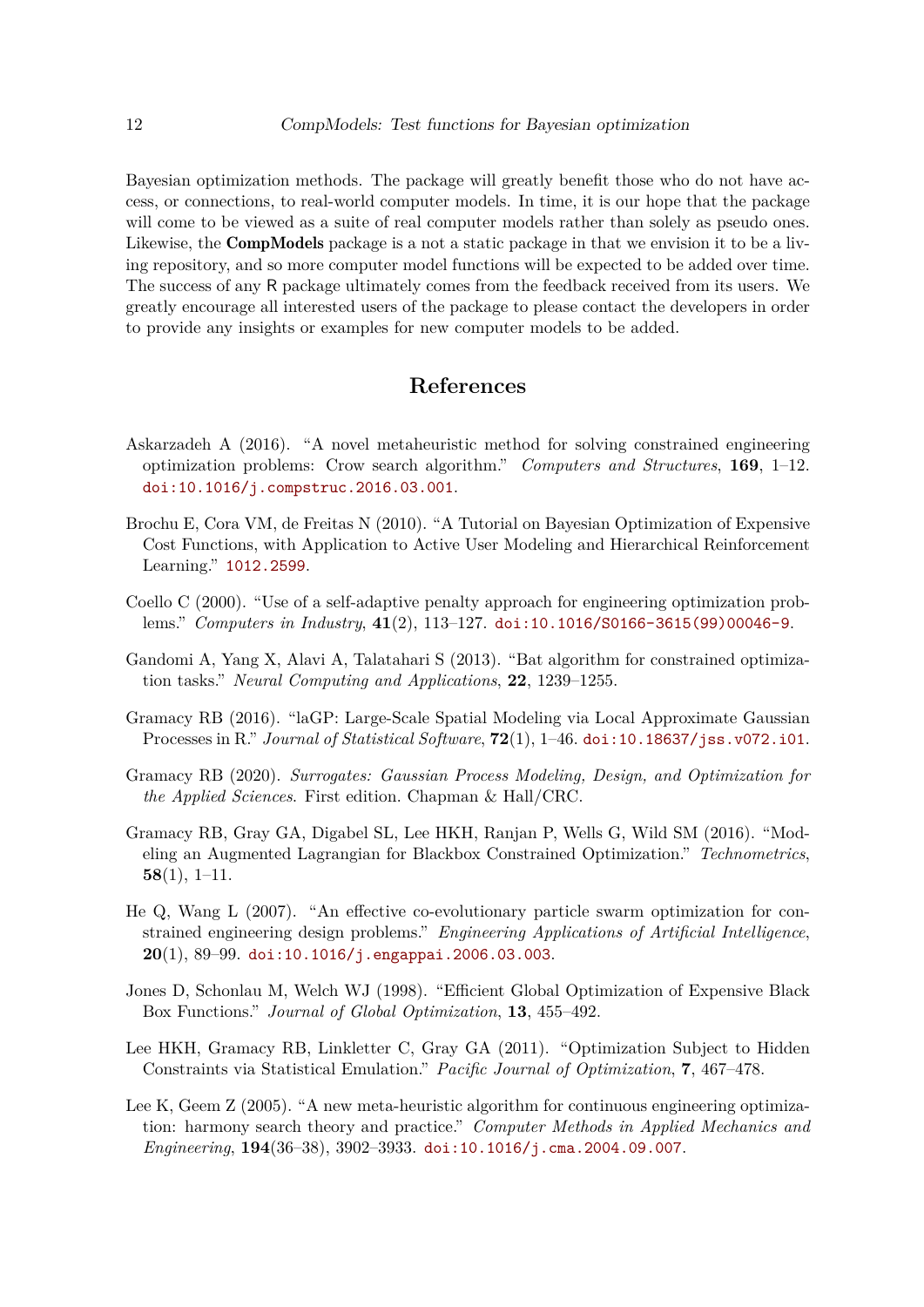- <span id="page-12-12"></span>Letham B, Karrer B, Ottoni G, Bakshy E (2019). "Constrained Bayesian Optimization with Noisy Experiments." *Bayesian Analysis*, **14**(2), 495–519.
- <span id="page-12-7"></span>Li G, Shuang F, Zhao P, Le C (2019). "An improved butterfly optimization algorithm for engineering design problems using the cross-entropy method." *Symmetry*, **11**(8), 1049. [doi:10.3390/sym11081049](http://dx.doi.org/10.3390/sym11081049).
- <span id="page-12-10"></span>Lindberg D, Lee HKH (2015). "Optimization Under Constraints by Applying an Asymmetric Entropy Measure." *Journal of Computational and Graphical Statistics*, **24**, 379–393.
- <span id="page-12-8"></span>McDonald M, Harbaugh A (1996). "Programmer's documentation for MODFLOW-96, an update to the U.S. geological survey modular finite difference ground-water flow model." *Technical report*, Open-File Report 96-486, U.S. Geological Survey.
- <span id="page-12-6"></span>Mirjalili S, Gandomi A, Mirjalili Z, Saremi S, Fairs H, Mirjalili S (2017). "Salp Swarm Algorithm: A bio-inspired optimizer for engineering design problems." *Advances in Engineering Software*, **114**, 163–191. [doi:10.1016/j.advengsoft.2017.07.002](http://dx.doi.org/10.1016/j.advengsoft.2017.07.002).
- <span id="page-12-5"></span>Mirjalili S, Mirjalili S, Lewis A (2014). "Grey Wolf Optimizer." *Advances in Engineering Software*, **69**, 46–61. [doi:10.1016/j.advengsoft.2013.12.007](http://dx.doi.org/10.1016/j.advengsoft.2013.12.007).
- <span id="page-12-11"></span>Mockus J, Tiesis V, Zilinskas A (1978). "The Application of Bayesian Methods for Seeking the Extrenum." *Towards Global Optimization*, **2**, 117–129.
- <span id="page-12-0"></span>Pourmohamad T (2020). *CompModels: Pseudo Computer Models for Optimization*. R package version 0.1.0, URL <https://CRAN.R-project.org/package=CompModels>.
- <span id="page-12-9"></span>Pourmohamad T, Lee HKH (2016). "Multivariate Stochastic Process Models for Correlated Responses of Mixed Type." *Bayesian Analysis*, **11**(3), 797–820. [doi:10.1214/15-BA976](http://dx.doi.org/10.1214/15-BA976). URL <https://doi.org/10.1214/15-BA976>.
- <span id="page-12-4"></span>Pourmohamad T, Lee HKH (2019). "The Statistical Filter Approach to Constrained Optimization." *Technometrics*, **62**(3), 303–312. [doi:10.1080/00401706.2019.1638304](http://dx.doi.org/10.1080/00401706.2019.1638304).
- <span id="page-12-13"></span>Pourmohamad T, Lee HKH (2020). "Bayesian Optimization via Barrier Functions." *Technical report*, Deptartment of Statistics, University of California, Santa Cruz.
- <span id="page-12-1"></span>R Core Team (2020). R*: A Language and Environment for Statistical Computing*. R Foundation for Statistical Computing, Vienna, Austria. URL <https://www.R-project.org/>.
- <span id="page-12-2"></span>Santner TJ, Williams BJ, Notz WI (2003). *The Design and Analysis of Computer Experiments*. Springer-Verlag, New York, NY.
- <span id="page-12-14"></span>Schonlau M, Welch WJ, Jones D (1998). "Global versus local search in constrained optimization of computer models." *Lecture Notes-Monograph Series*, pp. 11–25.
- <span id="page-12-3"></span>Stein ML (1999). *Interpolation of Spatial Data*. Springer, New York, NY.